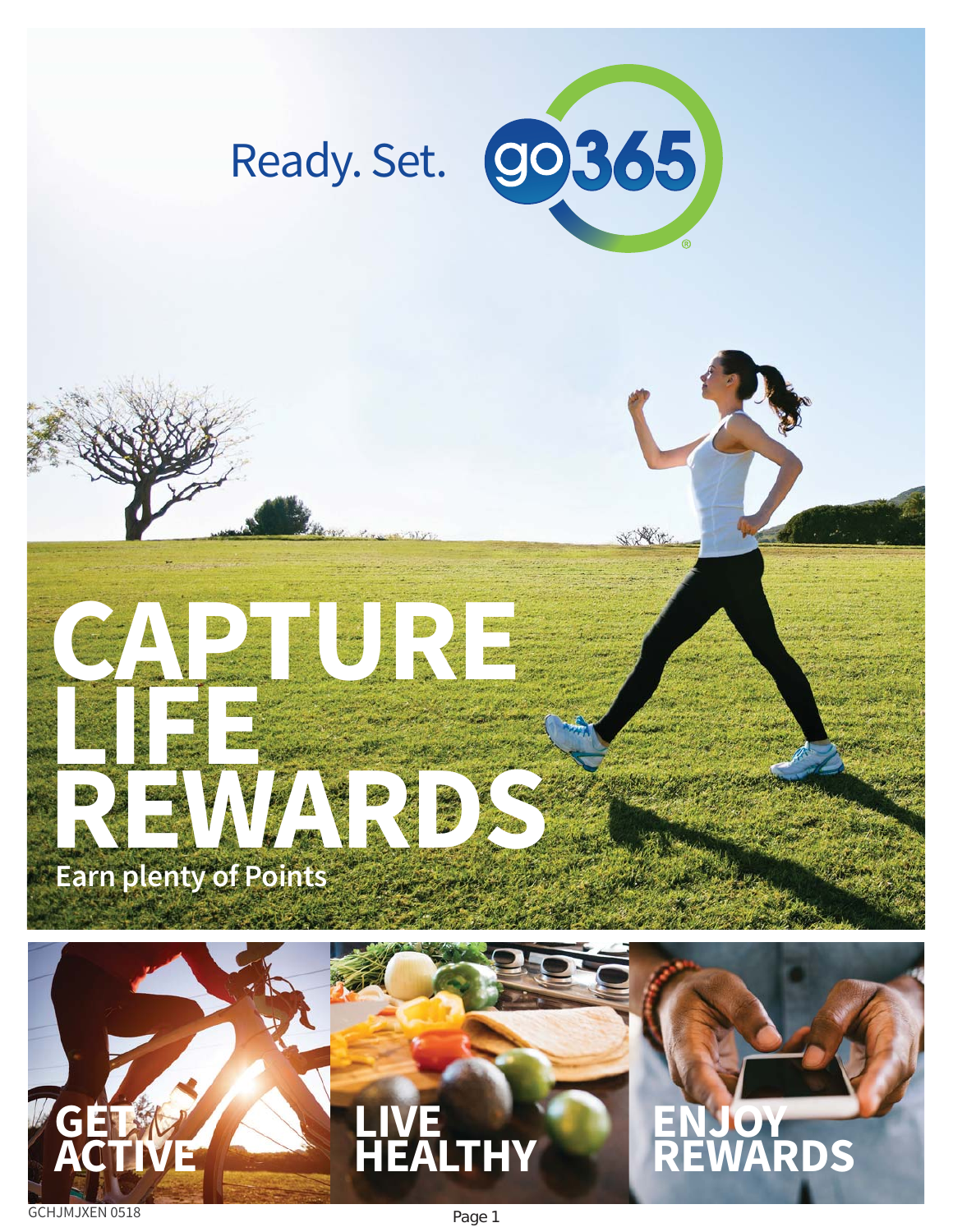## Say hello to Go365.

### It's your personalized wellness and rewards program.

Getting healthier is easier – and lots more fun – with Go365™. When it comes to health and wellness, you have your own approach. One that works for you. Go365 makes it easier to get moving along your path with more ways to start, more Activities to unlock, and more ways to rack up rewards.



#### **Unlock Activities.**

Go365 is all about you. You'll receive Activities personalized to help you reach your health goals, no matter where you are on your journey to better health. Just unlock your Activities and earn Points for higher Status.



#### **Stay inspired.**

Getting healthier can be hard. Go365 makes it easier by connecting you to all the tools and resources you need to get there. Tracking your activity is a breeze – just connect your compatible apps or fitness devices and earn Points for all your healthy activities.



#### **Earn rewards.**

Making healthier choices is a lot more fun with Go365. The more you move up in Status, the more Bucks you can earn and spend on great items in the Go365 Mall. Plus, Bonus Bucks, surprise rewards, and monthly Jackpot drawings make getting healthy more fun!



#### **More Points. Higher Status.**

Earning Points pays off big with higher Status levels. Get your spouse and kids involved too and see how fast you can move up in Status.



Adult children can only move a family out of Blue Status by completing a verified workout.